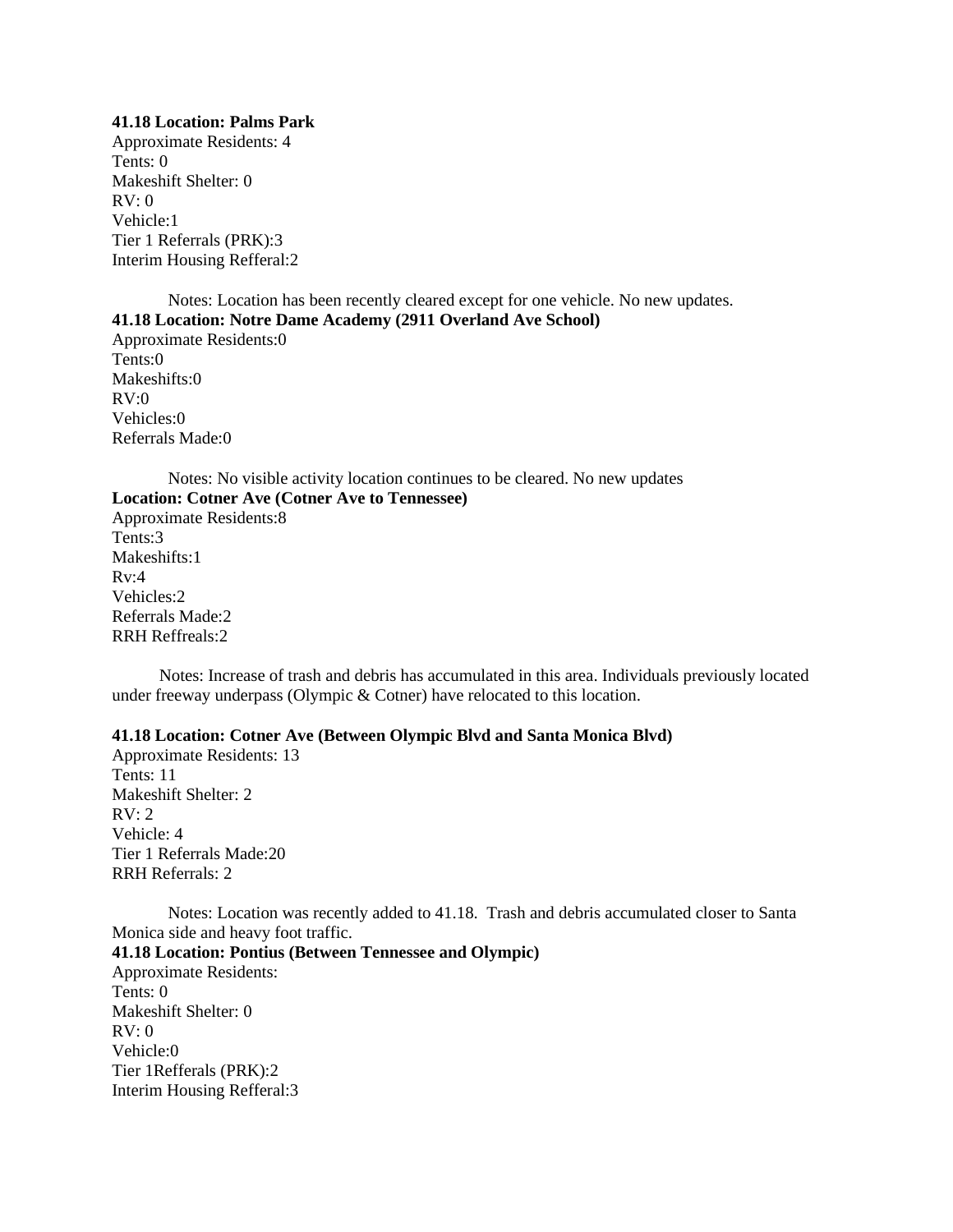Notes: Last remaining vehicle has moved from area. Location continues to be cleared. **41.18 Location: Military Ave and I-10 (FWY underpass)** Approximate Residents: 0 Tents: 0 Makeshift Shelter: 0  $RV: 0$ Vehicle: 0 Tier 1 Referrals (PRK): Interim Housing referrals:3

Notes: Location continues to be cleared. No new updates **41.18 Location: Sepulveda Blvd and I-10 (FWY underpass)** Approximate Residents: 3 Tents: 0 Makeshift Shelter:0 RV: 3 Vehicle: 03 Tier 1 Referrals (PRK):2 Interim Housing:2

Notes: Location continues to be cleared from tents and Makeshifts. RVs and storage vehicles are still present. No new Updates.

# **Location: Venice Blvd and Globe Blvd Los Angeles Side**

**(405 FWY underpass)** Approximate Residents: 13 Tents: 11 Makeshift Shelter: 2 RVs: 1 Vehicle: 0 Tier 1Referrals Made:12 Interim Housing:9

Notes: Location was Spot Cleaned 06/06 Lots of Activity in this area. Population continues to grow. HET members last visited location 05/26 and noticed a new RV and makeshifts located on Venice and Tuller Ave. We will continue to visit site and offer services.

#### **Location: Durango and Venice (back of Sprouts)**

Approximate Residents:10 Tents:1 Makeshifts:2  $RV:0$ Vehicles:6 Tier 1 Referrals Made:6

 Notes: HET Members last visited location 06/06 and noticed 3 tents were not at location, HET Members drove around the area and were not able to locate individuals. Trash has been accumulating in this area.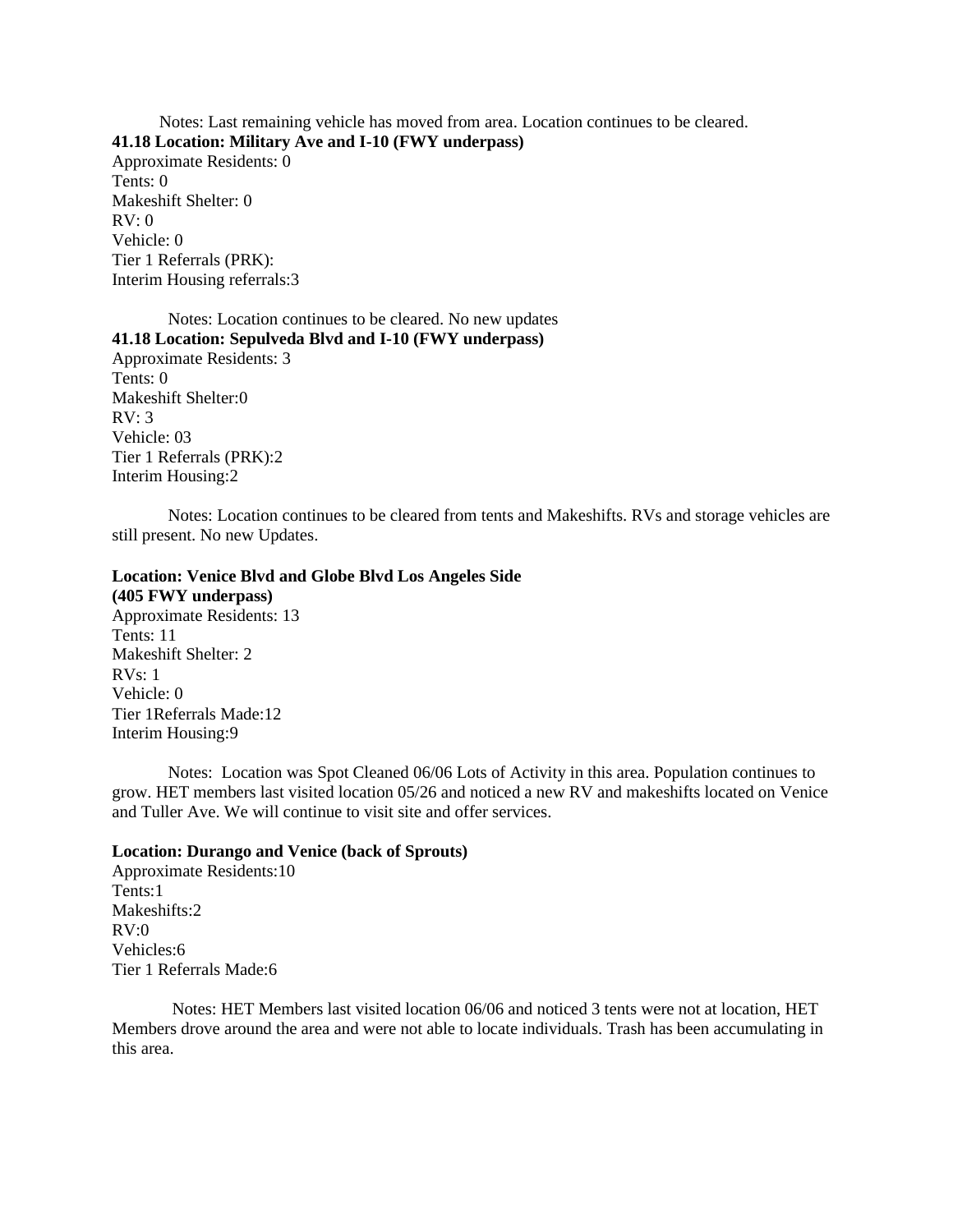#### **Location: Jasmine & Venice Blvd.**

Approximate Residents:9 Tents:0 Makeshifts:0 Vehicles:4 Rvs:5 Tier 1 Referrals Made:7 Interim Housing Referral Made:7

Notes: Clients have moved to different areas we have not been able to locate individuals. HET members last visited location 06/06 and noticed large makeshift behind (Smart and Final) has been cleared.

## **41.18 Location: Harlow and Bagley**

Approximate Residents:1 Tents:1 Makeshifts:0 RVS:0 Vehicles:0 Tier 1 Referrals (PRK):0 Interim Housing Referral:0

Notes: Location continues to be cleared except for 1 tent. No New updates

#### **Location: Exposition (under 405)**

Approximate Residents:6 Tents:5 Makeshifts:1  $RV:0$ Vehicles:0 Tier 1Referrals Made:5 Interim Housing Referrals Made:4

Notes: This Location Continues to grow. HET Members last visited location 06/02 and noticed 2 individuals circling area. HET Members approached individuals to engage in conversation individuals were not receptive and walked away. Will continue to outreach area and build rapport.

# **41.18 Location: Beverly and La Jolla**

Approximate Residents: Tents: Makeshifts:  $Rv:0$ Vehicles:0 Tier 1 Referrals Made:0 Notes: Location has been cleared. Individuals from this location have moved 2 blocks to Beverly& Crescent Heights. Will continue Outreach Locations. No new updates